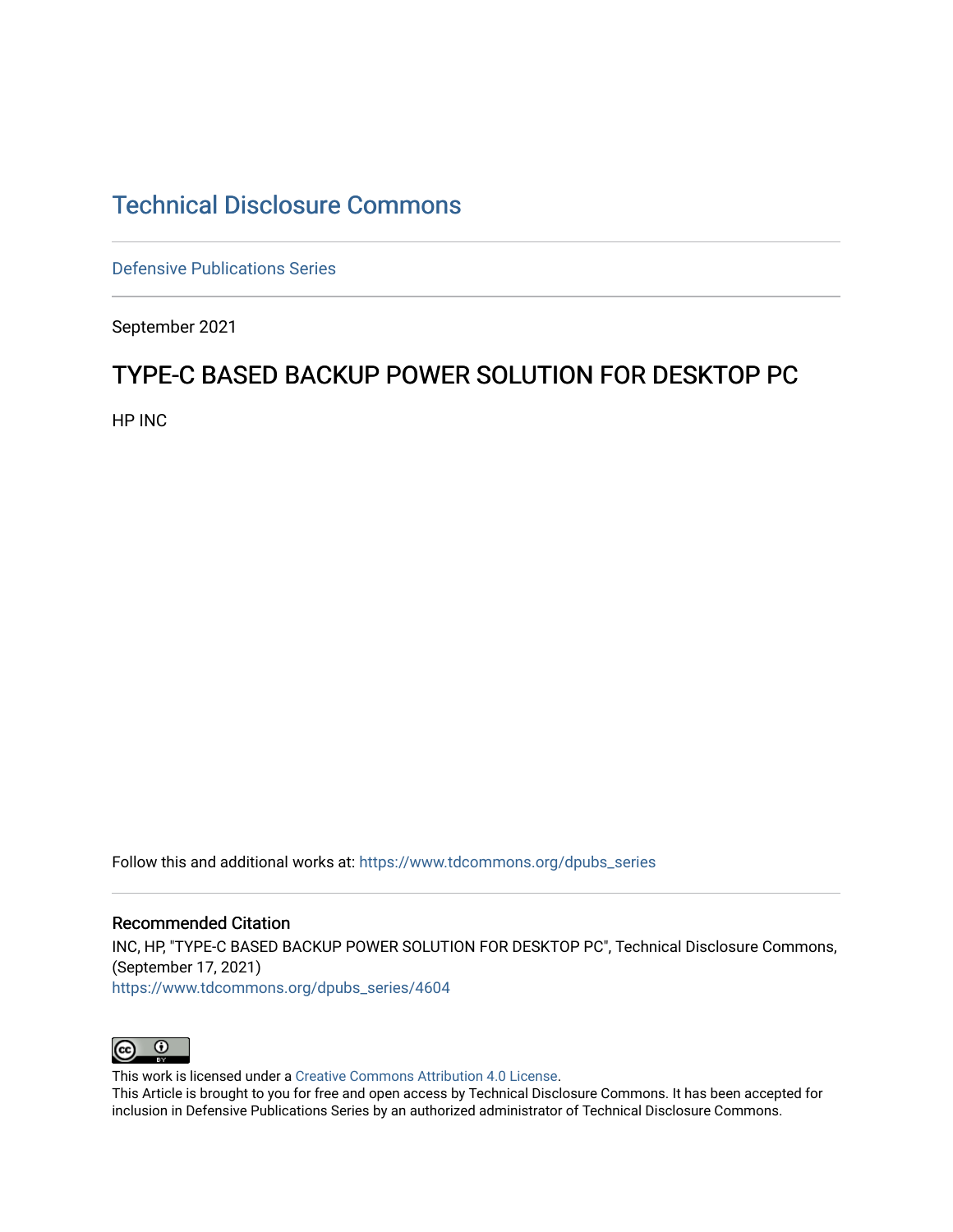### *Type‐C based Backup Power Solution for Desktop PC*

#### **ABSTRACT**

Power Failure is one of serious fault event which would cause system unexpected shutdown and customer important data loss.

The possibility of Power Failure may cause by:

- o PC system abnormal operation (Triggering PSU/Adapter over current protection)
- o AC Line fault (Power quality, noise or voltage regulation fail…etc.)

The invention is to provide a simple and no cost-adder solution which use Type-C power delivery as a backup power to support Desktop PC while Power Failure event.

With Type-C as backup power, system can store running data and entering S3 Sleep mode safely without data loss.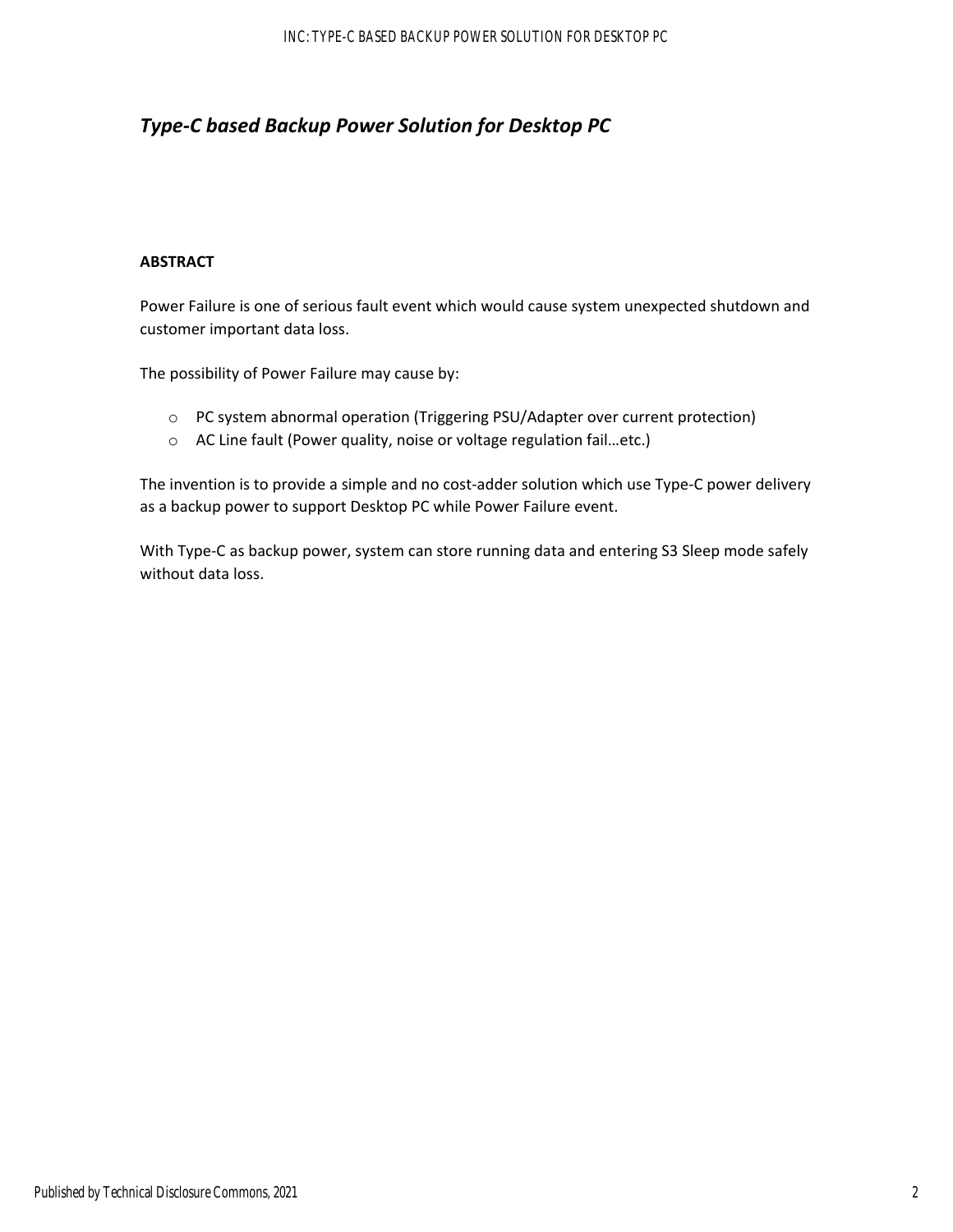#### **DESCRIPTION OF THE DRAWINGS**

Fig. 1 illustrates a typical block diagram for the invention.



#### **At Normal State:**

- o PC ask "Power Role Swap" to monitor over USBC.
- $\circ$  USBC(1) configurated as output power port with 15V standby power on Vbus.
- o PC have two power sources (19.5V from barrel adapter and 15V from monitor).
- o PC system is powered by 19.5V barrel adapter.

#### **At Power Failure State:**

o When "Power Failure" occurs, The 15V delivered by USBC(1) act as backup power to keep PC alive and prevent data loss.

Fig. 2‐1 and 2‐2 illustrates a "power flow" use case for the invention.

#### **At Normal State:**



o 15V power is always standby at Ideal Diode (2) Input.

o 19.5V power priority is higher than 15V standby power.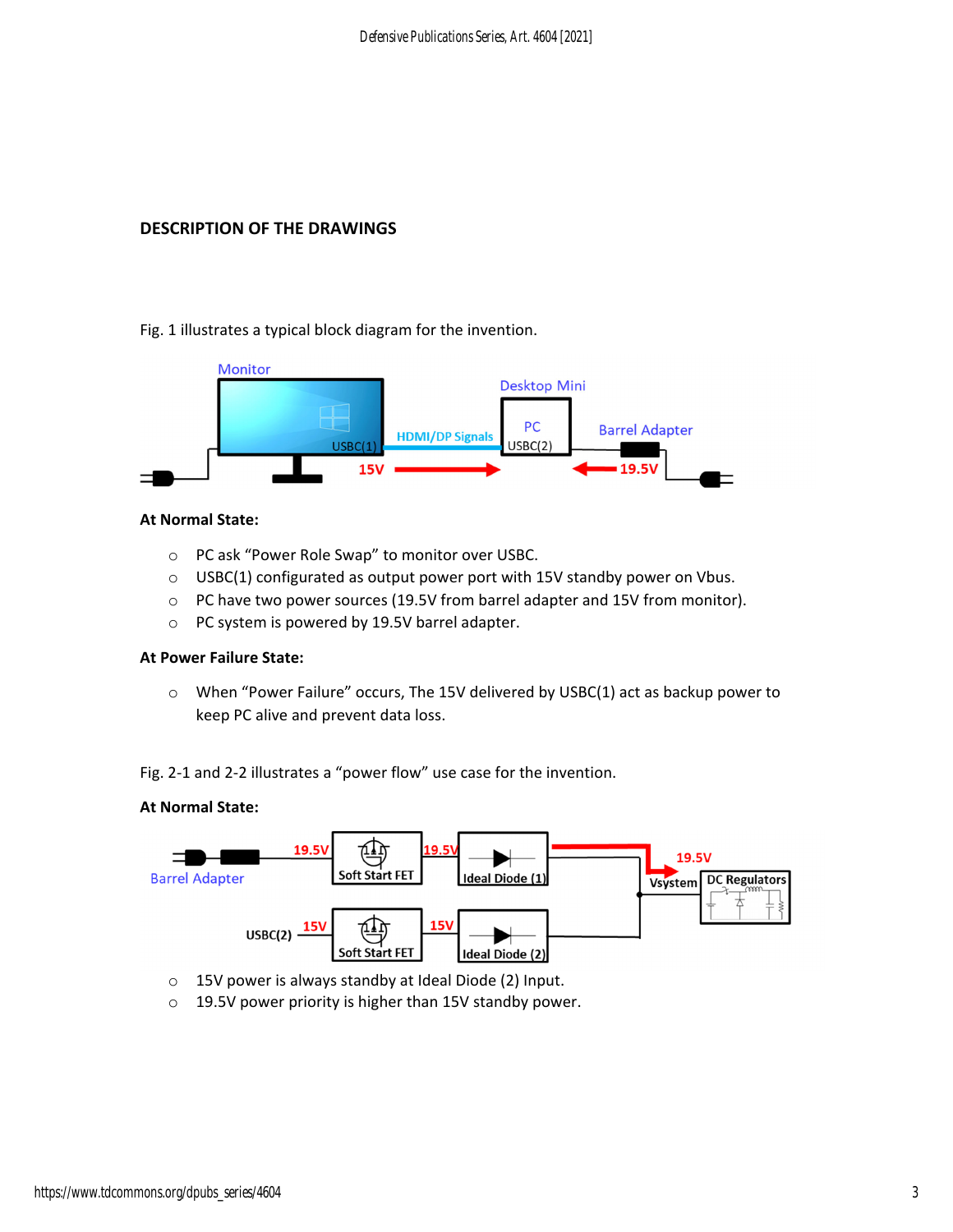#### **At Power Failure State:**



o When 19.5V falls by power failure, 15V will catch up system power "seamlessly". Fig. 3 illustrates a "PD Controller" flow chart of the invention proposal.